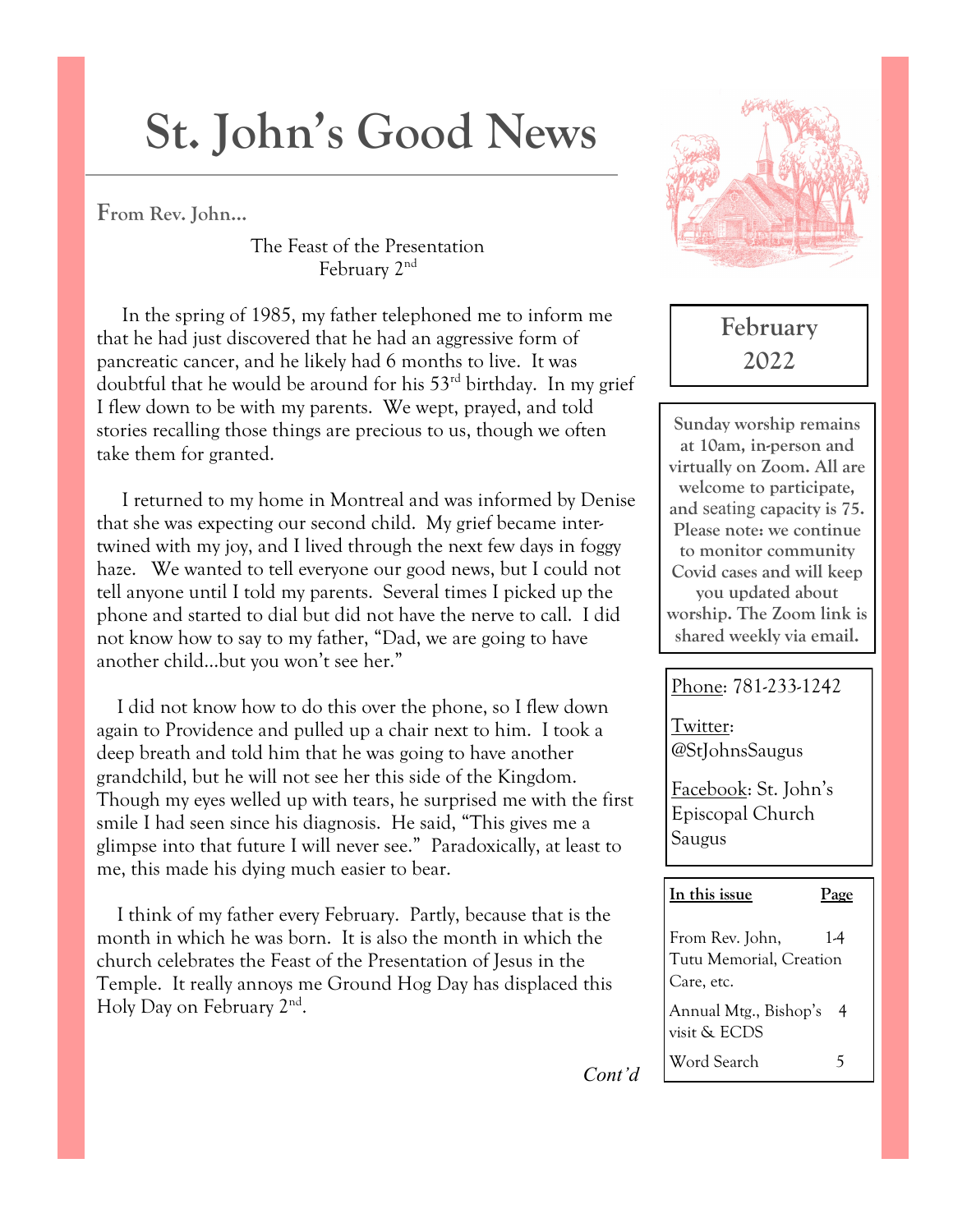We are invited to consider Luke 2:22-40 the strange and beautiful passage describing the lives of Simeon, Anna, Jesus, Joseph, and Mary as they meet in the temple. Simeon was a blind, old man who was *"righteous and devout, looking forward to the consolation of Israel, and the Holy Spirit rested on him. It had been revealed to him by the Holy Spirit that we would not see death before he had seen the Lord's Messiah."* In his joy he sang his last song which we now call The Song of Simeon or Nunc Dimittis (Latin for *now let us depart*)

*"Master, now you are dismissing your servant in peace, according to your word; for my eyes have seen your salvation, which you have prepared in the presence of all peoples, a light for revelation to the Gentiles and for glory to your people Israel."*



 Simeon had had a long and hard life. He had seen his Jewish community in Jerusalem be slowly crushed by an occupying power. He had seen the prophets and scribes lose their moral compass during the reign of Caesar and the cruel policies of Herod and Pilate. He had lived his long life with Holy Hope that he would have a glimpse into a future where the Peace of God would be demonstrably more powerful than the strength of the empire. While dancing around the temple with the infant in his hand he proclaims, *"This child is destined for the falling and the rising of many in Israel, and to be a sign that will be opposed so that the inner thoughts of many will be revealed!"*  In his blindness, he also sees some of the danger which lies ahead for a world in which justice, truth, mercy, and holiness can be shine.

 I think of my father on this Feast Day, and I think of my own life. In our Eucharistic gathering I am given a glimpse of that future. I think both future on this earth and the legacy I would like to leave. I think as well of the future where there is no hunger, and every tear is wiped away. I think of that Kingdom wherein Laura and my dad can share a joke.

*O Lord Jesus Christ, who as a child wast presented in the temple and received with joy by Simeon and Anna as the Redeemer of Israel; Mercifully grant that we, like them, may be guided by the Holy Spirit to acknowledge and love thee unto our lives end; who with God the Father, in the unity of the Holy Spirit, livest and reignest God, world without end.* 

*Prayer from the Church of South India*

~ ~ ~ ~ ~ ~ ~ ~ ~ ~

## **Cathedral Church of St. Paul to host Feb. 2 celebration of the life and witness of Archbishop Desmond Tutu**

The diocesan community is invited to join in giving thanks for the life and witness of the late Archbishop Desmond Tutu on Wednesday, Feb. 2, the Feast of the Presentation (Candlemas), at 6 p.m.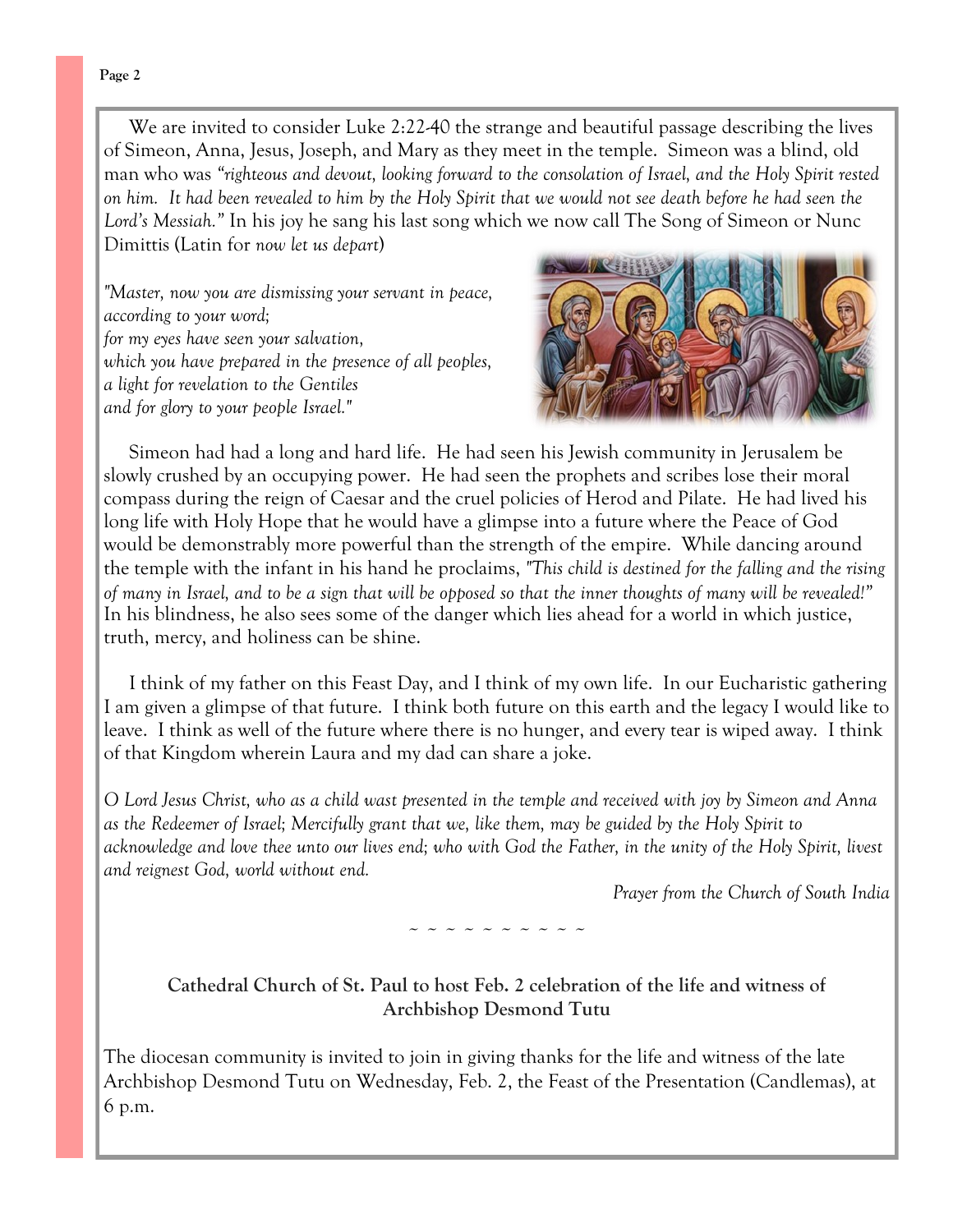## *Cont'd*

The livestreamed service of Holy Eucharist will be held at the Cathedral Church of St. Paul in Boston. Bishop Alan M. Gates and Bishop Gayle E. Harris will co-preside, and a sermon will be offered by the Rev. Noble Scheepers, co-chair of the diocesan Racial Justice Commission, who was mentored by and worked with Tutu. Due to COVID-19 protocols, in-person attendance at the service will be limited to 50 people. To reserve a space, e-mail cathedral administrator Brad Rothrock at [cathedral@diomass.org.](mailto:cathedral@diomass.org)

The livestream will be available to view on the cathedral's website:

[\(https://www.stpaulboston.org/services2020\)](https://www.stpaulboston.org/services2020), as well as the cathedral's [YouTube channel.](https://www.youtube.com/channel/UCMmyBqxnq1nJhCIM-_KXZHw) Those attending in person are invited to bring candles from their church or home to be blessed by the bishops during the service. Baptismal candles will also be blessed and will be available for churches to purchase from the cathedral, at cost, in the season ahead.

An offering is being invited to support the Desmond and Leah Tutu Legacy Foundation: [https://www.tutu.org.za.](https://www.tutu.org.za/) Donations can be sent directly to the foundation online or checks can be made out to the Cathedral Church of St. Paul with "Tutu Foundation" in the memo line.

In preparation for the service, the cathedral invites people to send brief (~100 words) personal remembrances, thanksgivings and tributes to Tutu, as well as scans of photographs from encounters with him, for inclusion in a wall of tribute in the cathedral sanctuary. Please send all material to [cathedral@diomass.org.](mailto:cathedral@diomass.org)

# $\sim$  ~ ~ ~ ~ ~ ~ ~

## **Ministry Discernment Conference**

Registration is open, for the annual Ministry Discernment Conference offered by the bishops and the Commission on Ministry, to be held on Saturday, Feb. 5, 9 a.m.-1 p.m., and currently planned as an in-person event at the Cathedral Church of St. Paul (138 Tremont Street) in Boston. (The snow date is Feb. 12.) The conference will provide an in-depth look at the 2022 edition of the Ministry Discernment Handbook and gives potential inquirers an opportunity to learn about the ordination process in the Diocese of Massachusetts as they consider whether their call is to ordained ministry or committed lay ministry.

Any person considering applying for admission to the ordination process in 2022 is required to attend the conference, along with a sponsoring priest and at least one member of the Parish Discernment Committee. For information: The Rev. Canon Edie Dolnikowski, Canon for Ordained Vocations (edie@diomass.org or 617-482-4826, ext. 514).

~~~~~~~~~~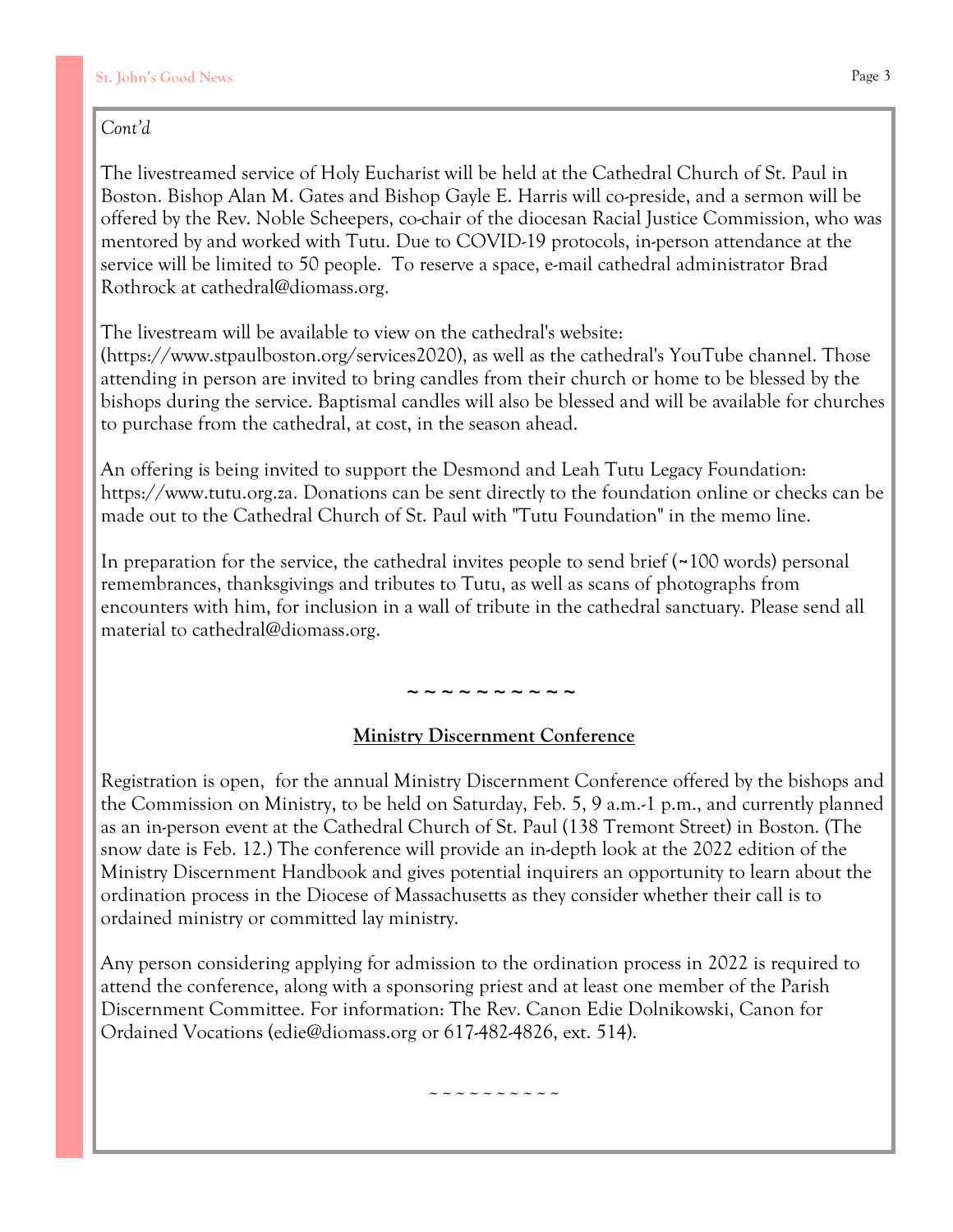## **Creation Care Annual Retreat**

All are welcome to join the Creation Care Justice Network's annual retreat on Zoom on Sat., Feb. 5, from 9a.m. to Noon. The retreat theme is "Embodying Change," and it will start with an example of embodied practice to help participants identify and change internalized white culture habits—how we treat others, our bodies and creation. This will be followed by reflecting on ways to support and engage congregations in participating in systemic climate justice work, using or adapting a United Church of Christ tiered action tool. An afternoon session (1-2:30 p.m.) is an invitation for working group members and others to develop specific goals and timelines for the next 6-12 months. For info: The Rev. Lise Hildebrandt  $\sim$  (lise.hild@posteo. net).

~ ~ ~ ~ ~ ~ ~ ~ ~ ~

## **Annual Meeting Reminder**

St. John's Annual Meeting will be held next **Sunday, February 6th** after worship at 11:30am. The meeting will convene on **Zoom** – a link will be emailed to parishioners beforehand. We look forward to everyone's participation for the review of last year's accomplishments, our financials and budget for 2022, electing new officers and vestry members, as well as discussing other church business.

~ ~ ~ ~ ~ ~ ~ ~ ~ ~ ~

#### **Bishop Gates Visitation**

Mark your calendars: The Rt. Rev. Alan M. Gates will be visiting St. John's on the **First Sunday of Lent, March 6th**! Details to follow….we look forward to his visit!

~ ~ ~ ~ ~ ~ ~ ~ ~ ~

#### **Every Child Deserves to Smile**



Many thanks for all the January donations of diapers and non-perishable food items! The families are primarily moms with young children and they are grateful for the generous donations received.

In February, we will continue to collect non-perishable food items, paper goods and cutlery, toiletries, baby wipes, and diapers in sizes 3, 4, 5  $\&$  6.

~ ~ ~ ~ ~ ~ ~ ~ ~ ~